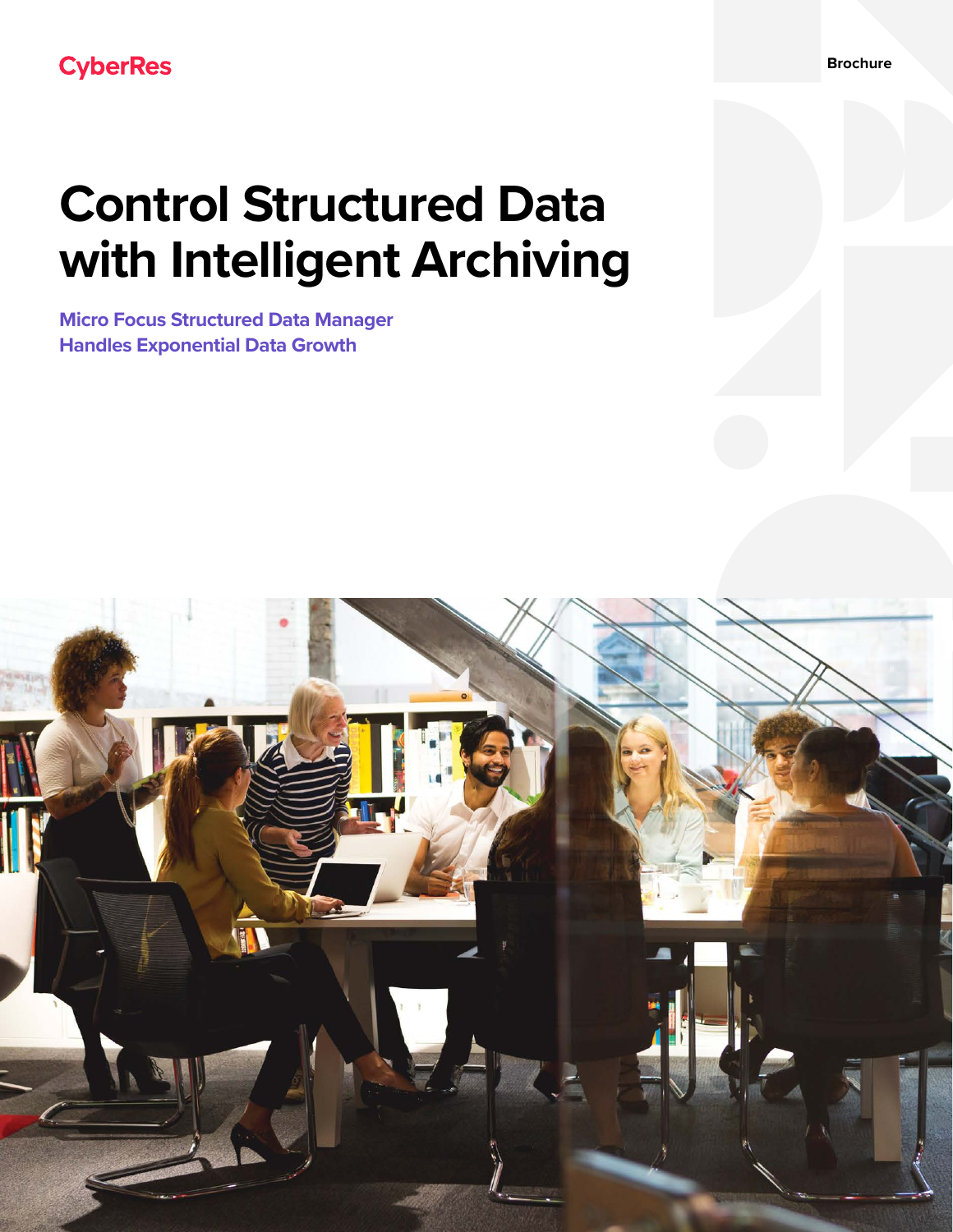# **Control Structured Data with Intelligent Archiving**

It's no surprise that nearly every business today faces exponential data growth, with huge volumes of information in diverse formats spread across numerous repositories. The abundance and diversity of this information creates a number of different challenges related to budgets, security, and application performance. Industry and government regulations continue to escalate, requiring diligent compliance practices and the introduction of defensible deletion across all electronically stored information. As most companies are doubling their data volume every 12–18 months, the pressure is on.

Compounding the challenge of information overload, many organizations struggle with multiple bloated application databases that contain inactive structured data that has built up over many years. Conventional thinking has been that this data can only be accessed via the application that created it, so the data is typically never moved or deleted. As a result, your organization can experience degraded business application performance, additional storage cost, and never-ending labor costs associated with keeping these applications running within the required service levels. This data is typically not governed by defensible disposal policies, which means it can create an unnecessary liability to the business.

With existing and emerging data privacy regulations around the globe, organizations face the challenge of not just protecting a massive amount of data from unauthorized access, but the daunting task of efficiently identifying and protecting data in line with regulatory requirements, without sacrificing accessibility.

# **It's Time to Take Control**

Gaining control of application data remains one of the biggest challenges and opportunities for organizations of all sizes. Failure to proactively manage this information bloat leads to unnecessarily high data storage costs, increased compliance risk, and untapped potential in leveraging the data for improved business performance.

The cost and risk associated with managing application data is quickly becoming clearer and presents a growing concern for many organizations—especially those needing to meet increasingly

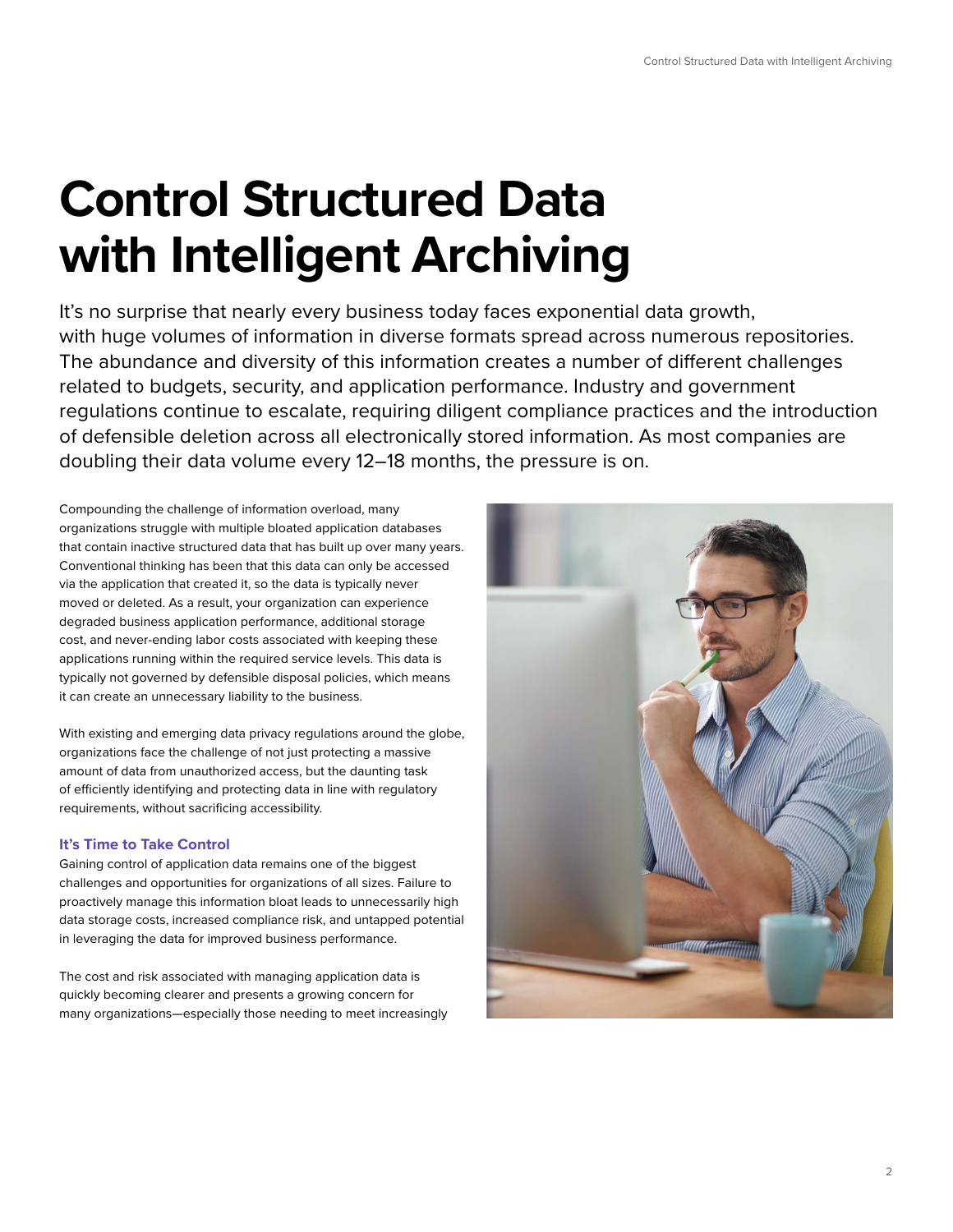

stringent data protection legislation or embarking on IT rationalization or cloud conversion projects. Micro Focus Structured Data Manager (Micro Focus SDM) enables you to overcome these application retirement challenges by introducing data management and governance capabilities across the enterprise application estate. Micro Focus SDM accesses, classifies, encrypts (via integration with Micro Focus SecureData) and relocates inactive structured data from application databases and moves this information into lower-cost data repositories where it can be managed, governed, and defensibly deleted.

## **Increase Operational Efficiency**

The standard approach of buying more and more expensive Tier-1 storage systems to accommodate this huge growth in structured data, most of which is scarcely used, simply doesn't work today. Businesses can't handle the performance degradation, expansion of backup windows, increased storage footprint, escalating database management costs, and compliance risks caused by a high percentage of inactive data present within applications.

A more sophisticated approach to application archiving must be taken one that enables you to manage inactive structured data to meet compliance, operational efficiency, and data management policies. Gaining an understanding of your organization's data management objectives is the first step in implementing a database archiving strategy.

Many companies simply don't know how their structured data problem started. When organizations first deploy their production database, the data footprint is compact, the maintenance cost is manageable, application performance is good, and downtime and compliance risks are relatively low.

## **The Growing Problem of Structured Data**

But as time moves on and the daily transactional volumes increase, the production database expands in size. Nothing is removed from the system as either business owners won't allow it or the application does not provide the capability to delete. Over time, this can result in performance degradation for application end users, so organizations will usually end up performance tuning and finally resort to purchasing additional, faster hardware to maintain application services levels, driving up the operational expense and the total cost of ownership of that application.



Figure 1. The growing problem of structured data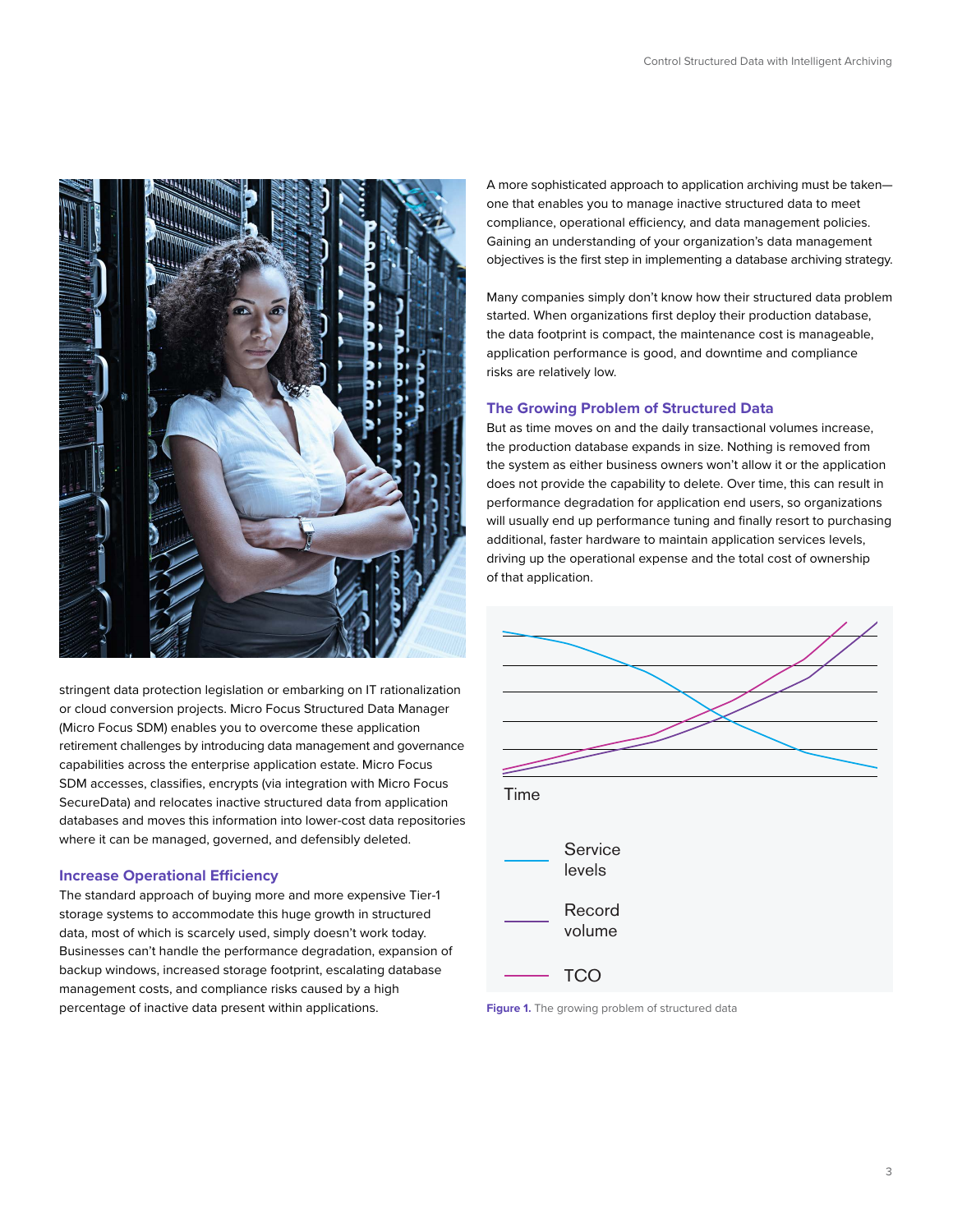These problems are not just limited to end user performance, but also impact the daily backup cycle, batch processing, general database housekeeping, upgrade, and associated non-production activities such as time-to-clone and testing.

The risk to the business also increases, as data is not being managed according to corporate policy and compliance requirements. With tightening data privacy legislations, the risk escalates and exposes organizations to potentially massive legal costs and irreparable brand damage.

But you can solve these data management problems through proactive application archiving driven by your business rules. This changes the problem of managing structured data into an opportunity to reduce costs and improve efficiency while lowering the risk.

An effective data management policy needs to address these five basic questions:

- 1. What data is your organization keeping and why?
- 2. What data needs to be encrypted or masked?
- 3. Where is it stored?
- 4. Can you access and use the data?
- 5. Can you hold, retain, and delete the data defensibly?

Implementing this analysis into a structured data management policy can enable you to proactively control data growth in the future, limit the need for additional storage capacity and resources while mitigating your risks.

Micro Focus SDM software is a core component of Micro Focus Information Management and Governance portfolio. It directly addresses your organization's information growth challenges by safely preserving and removing inactive structured data from application databases—while preserving data integrity, data privacyand access.

Managing your structured data is an obvious first step in an information archiving strategy as this often has the largest impact on the business' ability to perform, associated risk, and costs. Introducing data management processes to your applications can bring almost immediate ROI, by relocating inactive data to a lower-cost data tier and applying defensible deletion, helping addresses application performance issues while reducing risk and cost.

#### **Reduce Footprint and Storage Costs**

Micro Focus SDM application archiving solution addresses the unique problems of inactive structured data encountered by organizations of every size. Because many companies are not equipped to handle the manual process of analyzing and relocating inactive and aged data, and due to the time and resources it requires, Micro Focus SDM moves, validates, and deletes inactive data from applications through an automated process that delivers significant savings in database maintenance.

Left unchecked, your data footprint and costs can continue to grow unless a storage optimization policy is implemented to manage the data. Micro Focus SDM helps you address these challenges by reducing footprint and storage costs—two big priorities for IT departments.

We solve this dilemma by relocating inactive data to lower-cost repositories often reducing the amount of application data stored in the primary system by as much as 50 percent, resulting in lower storage and administrative costs. Additionally, when you remove inactive data from production databases, you gain two key benefits: performance stabilization and increased user productivity gained by accelerating application performance.

Reducing your data volumes with Micro Focus SDM can also expedite backup performance and lower the risk of long disruptions required for backup. You can also significantly reduce your compliance risk by managing data through its lifecycle to eventual defensible deletion. For even greater flexibility, data can be moved into economical on-premises, public or private cloud storage systems, or a hybrid configuration. From lifecycle management to defensible deletion, we make it possible to provide your users with access to the right information and insight at the right time.

### **Protect Data Privacy**

Data privacy rules apply to a certain class of data. Micro Focus SDM's PII Discovery function enables organizations to discover sensitive data, document and act on it. While it provides out of the box discovery of sensitive data such as social security numbers, credit cards, names, addresses, etc, it comes with the flexibility of customizing the discovery to the specific needs of the organization and its associated industry. This automation relieves the burden from previously cumbersome processes, and significantly improves efficiency and effectiveness in addressing one of the key compliance requirements.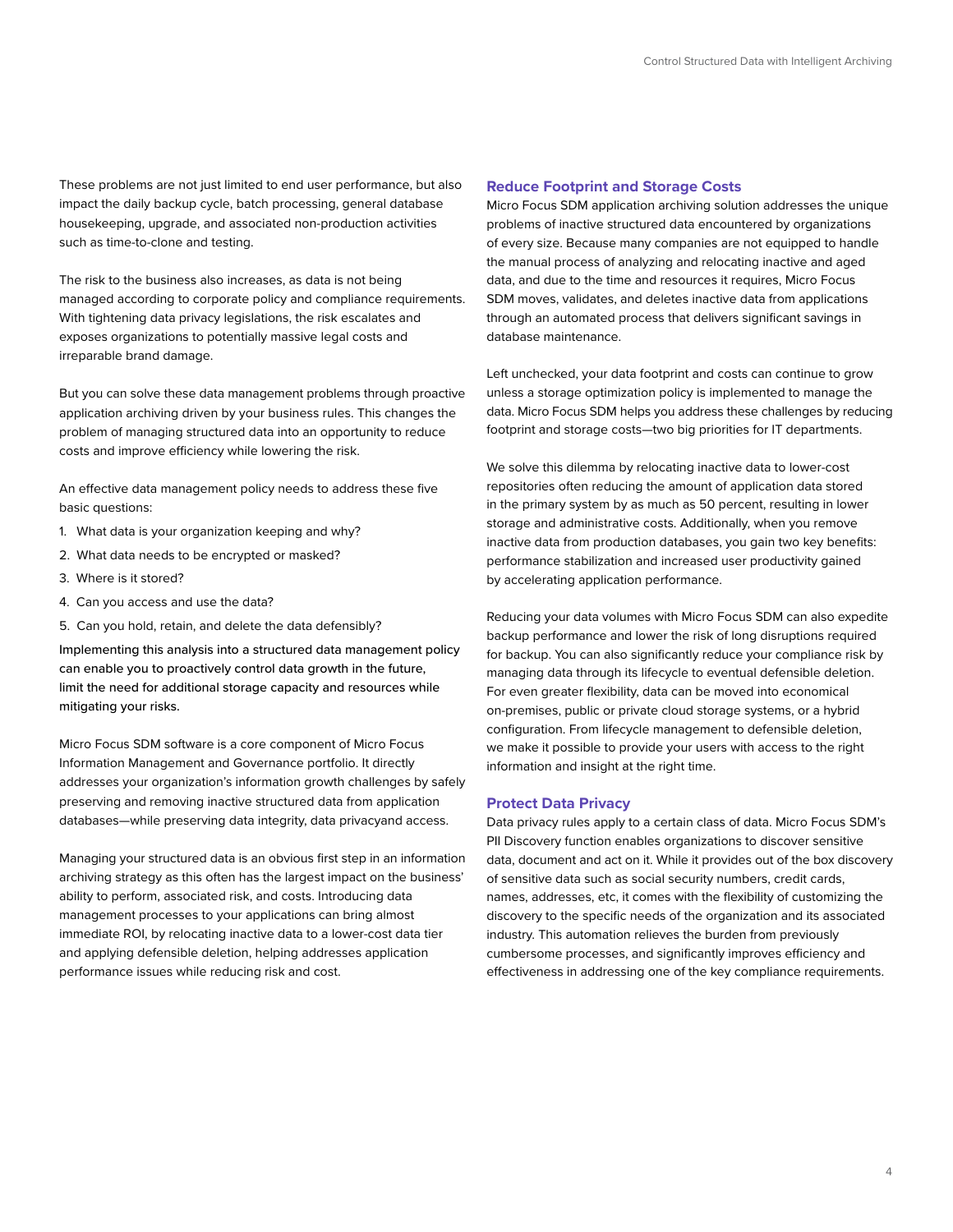Protection does not have to limit accessibility. Micro Focus SDM also integrates with Micro Focus SecureData to enable encryption which preserves the format and size of the sensitive data so there is continued easy access.

Protection knows no boundary. Whether your sensitive data is located in the archive or in the production database, Organizations can mask or intelligently encrypt database data in-place by acting on production instances.

### **Scale to Big Data**

Today, information is at the core of the changing enterprise. A dramatic increase in volume, velocity, variety, and vulnerability of information is transforming the core of businesses and governments. Micro Focus is helping some of the most information-complex companies make sense of Big Data with a broad and flexible portfolio based on open-source standards and backed by a comprehensive partner ecosystem. Micro Focus SDM offers full support for managing Big Data—enabling enterprises to react faster and be proactive sooner with insights provided not only by Micro Focus SDM, but also the rest of the Micro Focus portfolio, including Micro Focus Vertica.

#### **Gain Inside Knowledge and Know-How**

Micro Focus Professional Services is the right choice for your implementation, and we remain committed to ensuring that every Micro Focus solution you choose is the right one for your unique environment. Our professional services team can guide you through the process of optimizing your solutions to meet specific business objectives, while delivering experienced support in managing information with its variations. With a direct link to engineering and product development, our professional services organization is the go-to provider for your Micro Focus solution. Whether you're in the process of defining your business information strategy, planning your project, or maintaining and enhancing your current solution, Micro Focus Professional Services can bring best-practice design, planning, and deployment experience to your implementation.

## **Take the Next Step**

In today's rapidly changing business and information landscape, it is imperative that organizations are prepared to address their challenges with an intelligent information archiving solution. As data growth explodes, structured data and applications expand, regulations escalate, and efficient real-time access to all data becomes a mandate, organizations are presented with the potential for greater risk, increased compliance obligations, and higher IT costs. Micro Focus SDM provides the processes and mechanisms to manage information within application environment to help you better understand its value, take action and make the right business decisions to support compliance, decrease storage costs and improved performance while mitigating risk and increasing IT efficiency.